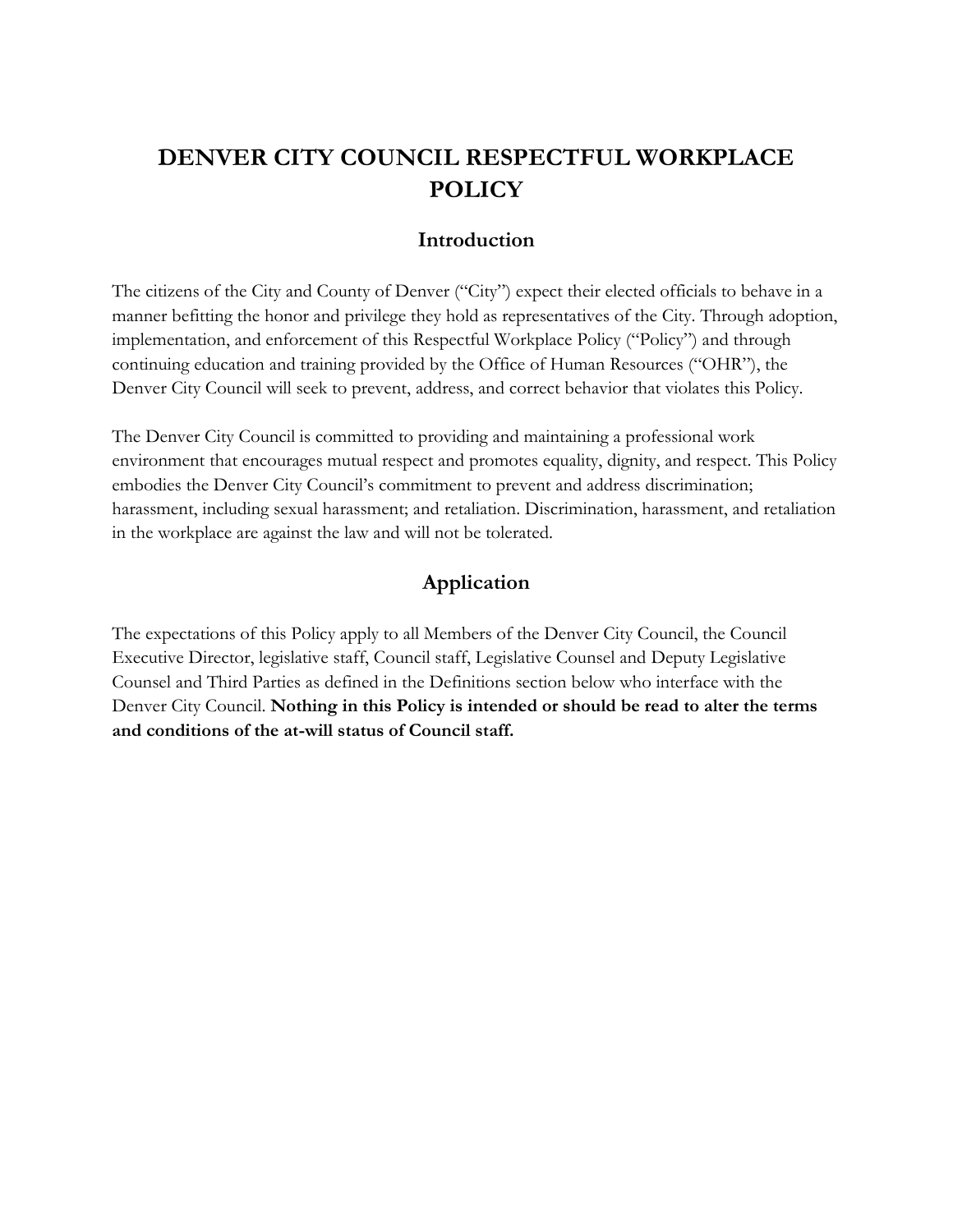# **Prohibited Conduct**

# **Discrimination Strictly Prohibited**

## *Policy*

The Denver City Council strictly prohibits discrimination based on protected characteristics and will take prompt and appropriate action in response to good-faith complaints or knowledge of an alleged violation of this Policy.

# *Definitions*

- "Protected characteristics" means a person's race, color, religion, creed, national origin or ancestry, sex, sexual orientation, transgender status, gender identity and expression, disability, genetic information, military status, age, marital status, political affiliation, pregnancy or related condition, or any other status protected under federal, state, or local law.
- "Discrimination" occurs when an employee experiences an adverse employment action based on one or more of an employee's protected characteristics. Adverse employment actions include, but are not limited to, termination, suspension, involuntary demotion, and failure to promote. Adverse employment actions that are taken for any reason other than an employee's protected characteristic are not discrimination.

### *Examples of Discrimination*

- An employee is terminated from his job because he is Muslim.
- A male candidate is selected for promotion over a more qualified female candidate because he is a man.
- An employee is involuntarily demoted because of his sexual orientation.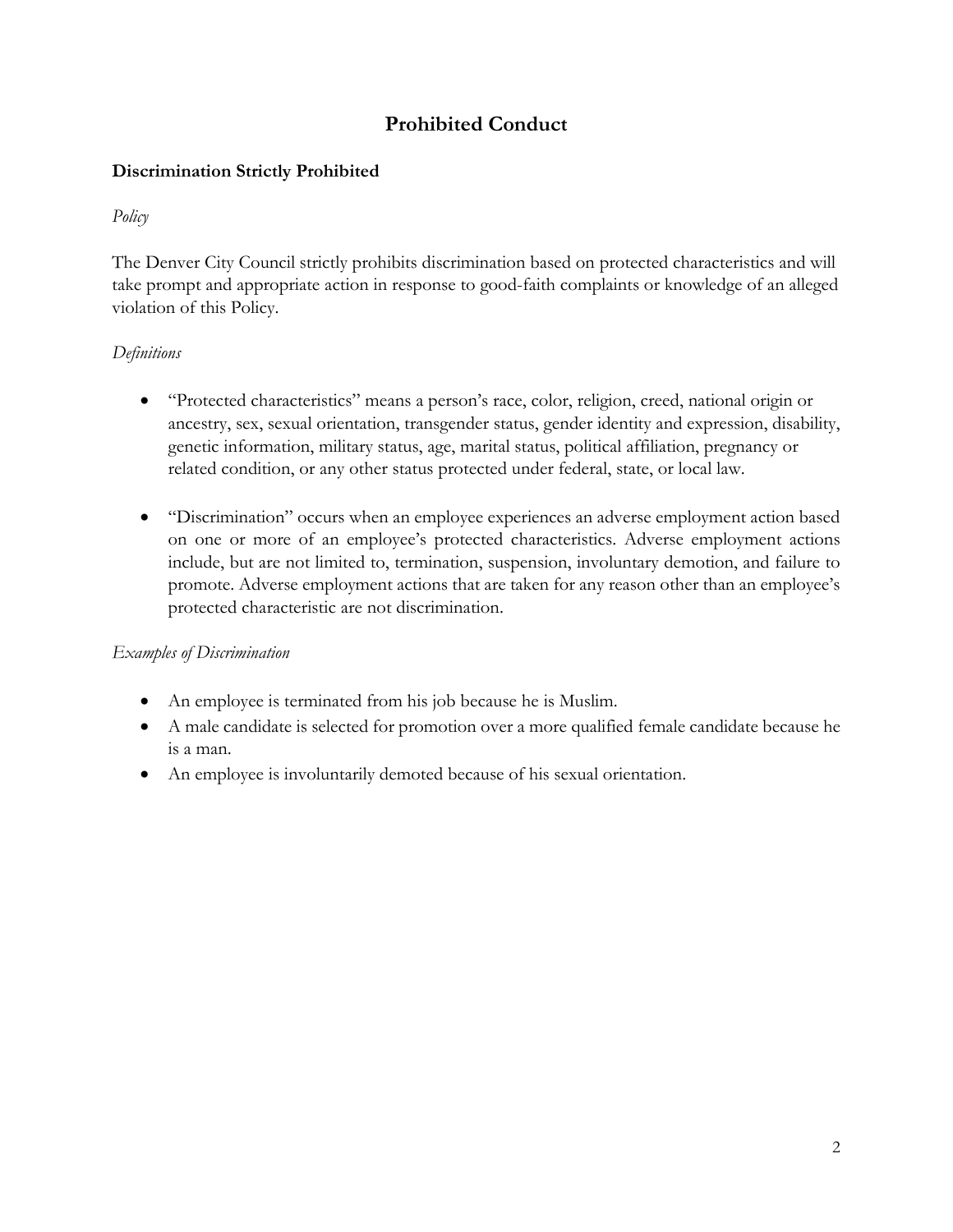### **Harassment, Including Sexual Harassment, Strictly Prohibited**

### *Policy*

The Denver City Council strictly prohibits harassment, including sexual harassment, and will take prompt and appropriate action in response to good-faith complaints or knowledge of an alleged violation of this Policy.

### *Definitions*

- "Harassment" means verbal or physical conduct that demeans, stereotypes, or shows hostility or aversion toward an individual or group because of the individual's or group's protected class. Harassment is conduct directed toward a member of a protected class where it creates a hostile work environment. A hostile work environment exists when:
	- The conduct was based on a protected status;
	- The conduct was unwelcomed by the employee (which is a subjective standard);
	- The conduct was offensive to a reasonable person (which is an objective standard); and
	- The conduct was severe or pervasive.
- "Sexual harassment" is a form of harassment, and can involve individuals of any sex or gender identity, for example male-identified or female-identified individuals by individuals of a same or different sex or gender being harassed by members of either sex. Sexual harassment can fall into the following two categories:
	- o "Quid Pro Quo" or "this for that" means direct or implied requests for sexual favors in exchange for actual or promised job benefits, such as favorable reviews, salary increases, promotions, increased benefits, or support of legislation or other legislative processes. Quid pro quo harassment can also mean direct or implied requests for sexual favors with the threat of an adverse action for non-compliance. Quid pro quo occurs when:
		- Submission to or rejection of such advances, requests, or conduct is made either explicitly or implicitly a term or condition of employment;
		- It is used as a basis for employment decisions;
		- Submission to or rejection of such conduct by a person is used as the basis for decisions or actions related to the support or opposition of legislation or other legislative processes; or
	- o "Hostile Work Environment" means sexual advances, requests for sexual favors and verbal or physical conduct of a sexual nature when such advances, requests, or conduct have the purpose or effect of unreasonably interfering with an individual's work performance by creating an intimidating, hostile, humiliating, or sexually offensive work environment. A hostile work environment exists when:
		- The conduct was based on a protected status;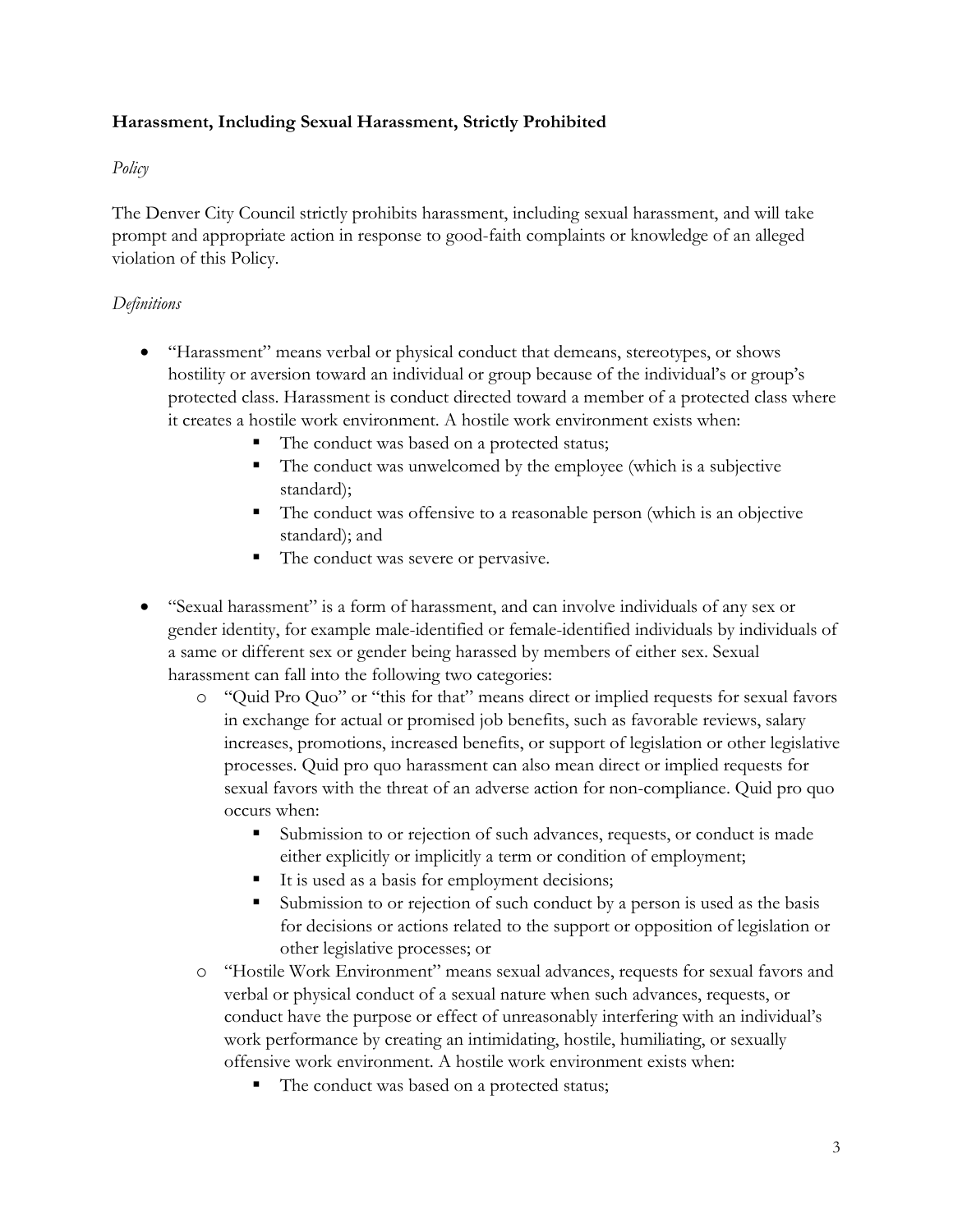- The conduct was unwelcomed by the employee (which is a subjective standard);
- The conduct was offensive to a reasonable person (which is an objective standard); and
- The conduct was severe or pervasive.

### *Examples of Harassment*

While no policy can provide an exhaustive list of behaviors that may rise to the level of harassment, harassment encompasses a broad range of conduct that may be verbal, visual, or physical in nature. Specifically prohibited conduct includes, but is not limited to:

- Verbal conduct such as epithets, derogatory comments, and slurs directed at someone because of their protected class;
- Visual conduct such as derogatory posters, photographs, cartoons, drawings, or gestures directed at someone because of their protected class;
- Mocking someone's accent or disability;
- Acts or jokes that are hostile or demeaning toward a protected class;
- Racially offensive words or phrases;
- Written or graphic material that insults, stereotypes, or shows aversion or hostility to an individual or group because of a protected class that is placed on walls, bulletin boards, email, or elsewhere on the premises of the workplace;
- Displays of symbols, slogans, or items that are associated with hate or intolerance towards any select group, such as swastikas or nooses;
- Pranks or hazing someone because of their protected class; and
- Physical aggression or gestures based on someone's protected class.

In addition to the examples listed above, an aggregation of a series of incidents can constitute harassment, even if one of the incidents considered separately would not rise to the level of harassment. Harassing conduct does not have to rise to the level of an unlawful hostile work environment to warrant corrective action under this policy.

### *Examples of Sexual Harassment*

Examples of sexual harassment include, but are not limited to the following conduct:

- Inappropriate commentary, such as sexual epithets, jokes, written or oral references to sexual conduct, gossip regarding a person's sex life, comments regarding a person's body or sexualactivity deficiencies or prowess;
- Sexually suggestive comments about a person's clothing, vocal activity like catcalls or whistles, leering or staring at a person or part of a person's body, obscene letters, emails, texts messages, photographs, cartoons, or other written or pictorial materials of a sexual nature, or sexting or posting sexual messages or images on social media;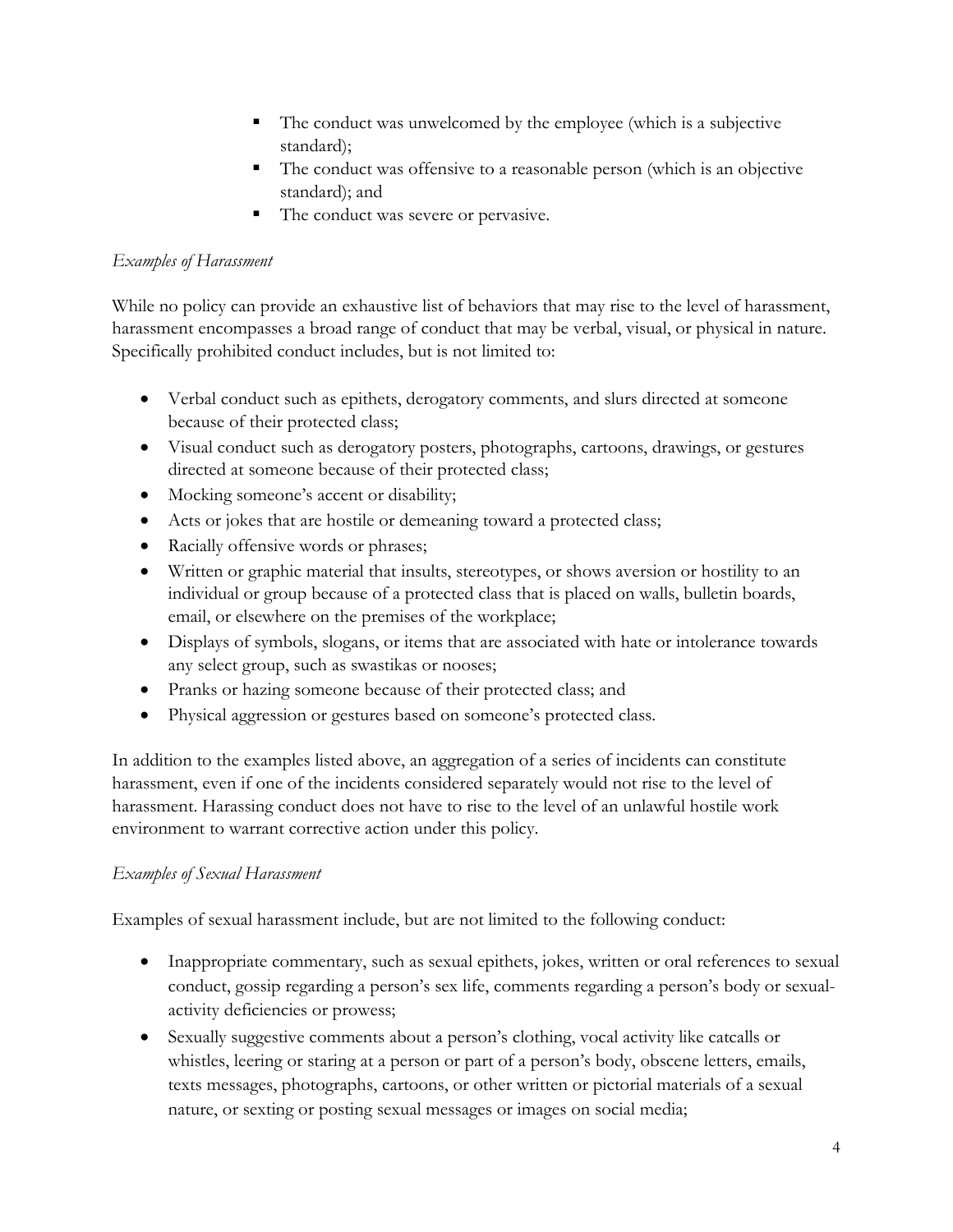- Direct sexual propositions including persistent requests for dates, drinks, or other personal contact after being informed that the interest is unwelcome, inappropriate sexually themed communication in person, online or via mobile devices;
- Sexual coercion under threat or perceived threat of punishment including demotion, firing, negative reviews, opposition to legislative initiatives, blacklisting or otherwise interfering with someone's access to opportunities;
- Explicit or implicit requests for sexual activity in exchange for reward, position, or career advancement, support of legislative initiatives, introductions, special access invitations to exclusive events, support for candidacies, position stability, or any other such condition or potential benefit;
- Sexual contact including unwanted physical touching, blocking or impeding movements, groping, or kissing.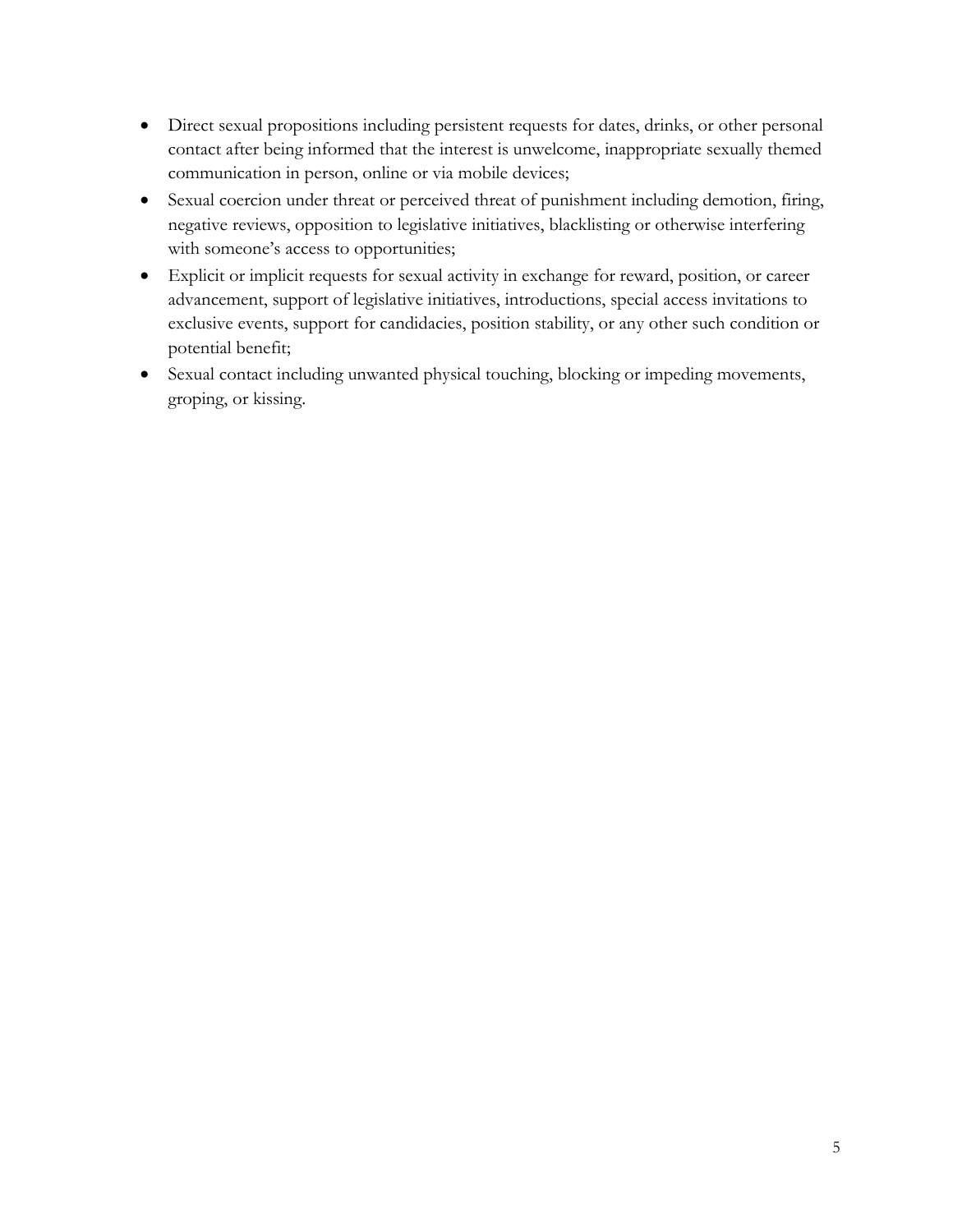### **Retaliation Strictly Prohibited**

### *Policy*

The Denver City Council strictly prohibits retaliation. The Denver City Council will take prompt and appropriate action in response to good-faith complaints of retaliation or knowledge of a violation of this Policy.

## *Definitions*

"Retaliation" means an act of punishment, reprisal, or revenge that is taken against a person because he or she reported a form of harassment prohibited under this Policy, prevented unlawful practices, or participated in an investigation of an alleged act of harassment. For purposes of retaliation, an action is considered to be materially adverse if it is harmful to the point that it would dissuade a reasonable employee from making a complaint of discrimination.

## *Examples*

Retaliation can take place in the workplace or outside of the workplace. Retaliatory conduct does not have to rise to the level of a materially adverse employment action to warrant corrective action under this policy. Examples of potentially retaliatory conduct for purposes of this policy may include but are not limited to:

- Granting access to a person differently after a complaint in a manner that negatively affects the person's legislative business (i.e., a Councilmember refusing to meet with a lobbyist after a complaint);
- Removing a person from a committee assignment;
- Change in support for legislation proposed by, or supported by, a person in their professional capacity (i.e., Councilmember, lobbyist, activist, etc.);
- Disparaging a person to colleagues or peers;
- Changing the person's role, responsibilities, supervisory or legislative authority;
- Newfound scrutiny of work performance by a supervisor;
- Denial of a promotion, demotion, suspension, or termination;
- Warnings, reprimands, or poor performance evaluations;
- Exclusion from beneficial networking or other opportunities;
- Encouraging coworker shunning;
- Exclusion from team or coworker events;
- Workplace or legislative sabotage; or
- Assignment of disproportionate workload.
- Disparaging the person to others or in the media;
- Disparaging the person to potential new employers;
- Threatening legal action;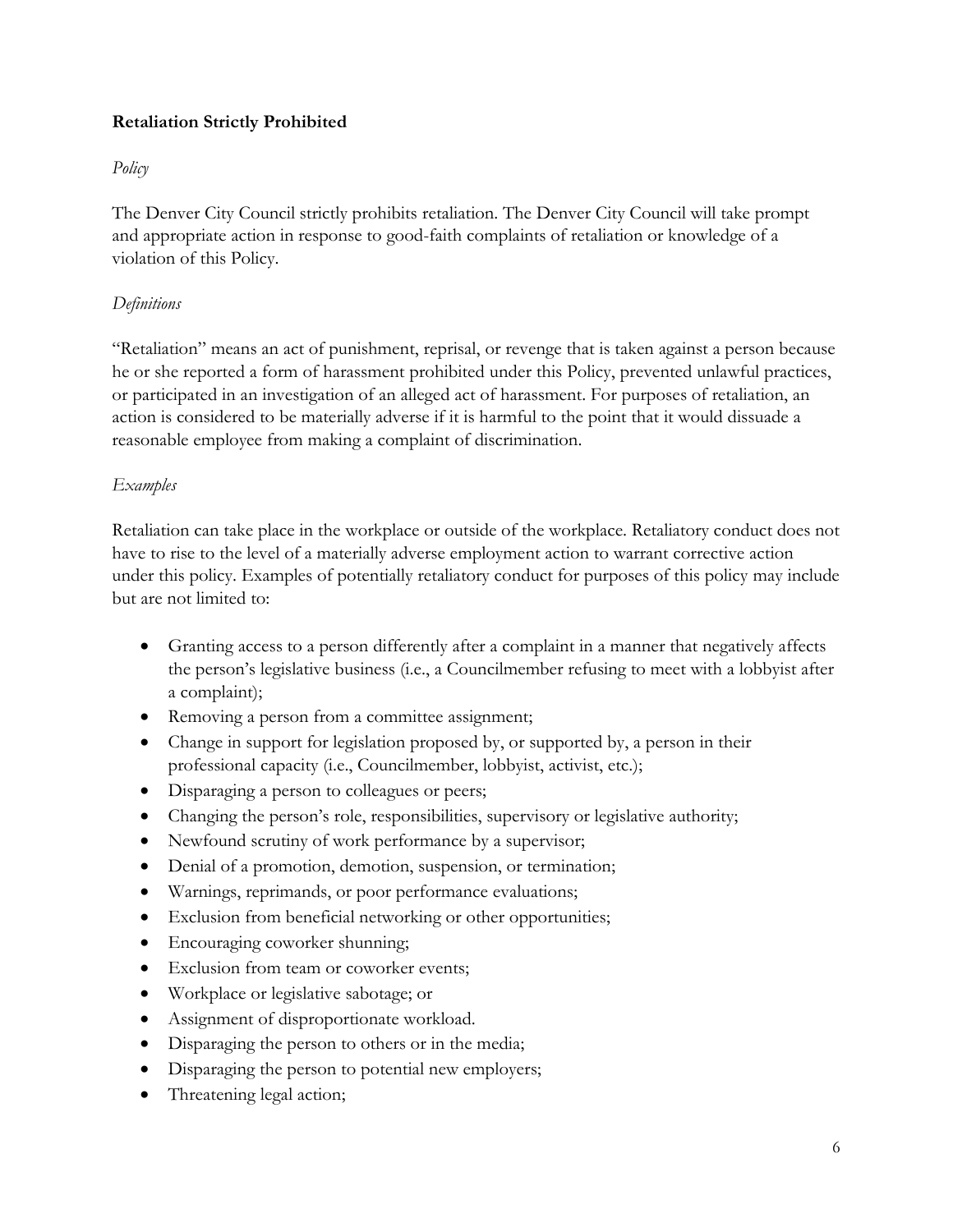- Threatening immigration action; or
- Abusive verbal or physical behavior.

# **Formal Complaint and Resolution Process**

The following processes will be used when a reporting party reports a violation of this Policy. The formal resolution process will be used when someone makes a good-faith report of discrimination, harassment, or retaliation. If a person identifies other misconduct, issues of disrespect, or other workplace conduct that does not rise to the level of discrimination, harassment, or retaliation prohibited under this Policy, OHR or a third party will perform initial informal fact-finding to determine the appropriate remedial options designed to help the parties reach a confidential resolution or other appropriate outcome.

# *Definitions*

- "Reporting party" means a person who has been subjected to or who has witnessed another person be subjected to behavior that violates this Policy. It includes but is not limited to the Denver City Council, the Council Executive Director, legislative staff, Council staff, Legislative Counsel, Deputy Legislative Counsel, and third parties.
- "Complaint contact" means:
	- o For most reporting parties:
		- Any supervisor, manager, or director;
		- The Executive Director of City Council;
		- A representative of the Office of Human Resources; or
		- The President of City Council or any other Councilmember.
	- o For members of the Classified Service:
		- In addition to the complaint contacts listed above, the Safety HR or their respective Internal Affairs division.
	- o For third parties:
		- Any supervisor, manager, or director;
		- The Executive Director of City Council; or
		- The President of City Council or any other Councilmember.
- "Respondent" means a person who is alleged to have violated this Policy and includes members of the Denver City Council, the Executive Director of City Council, legislative staff, Council staff, Legislative Counsel, Deputy Legislative Counsel, and persons who are under contract with the City and County of Denver.
- "Third party" means a contractor, lobbyist, member of the public, or a person whose employment, including interns, gives them access to or contact with the Denver City Council.

### *Confidentiality and Privacy Interests*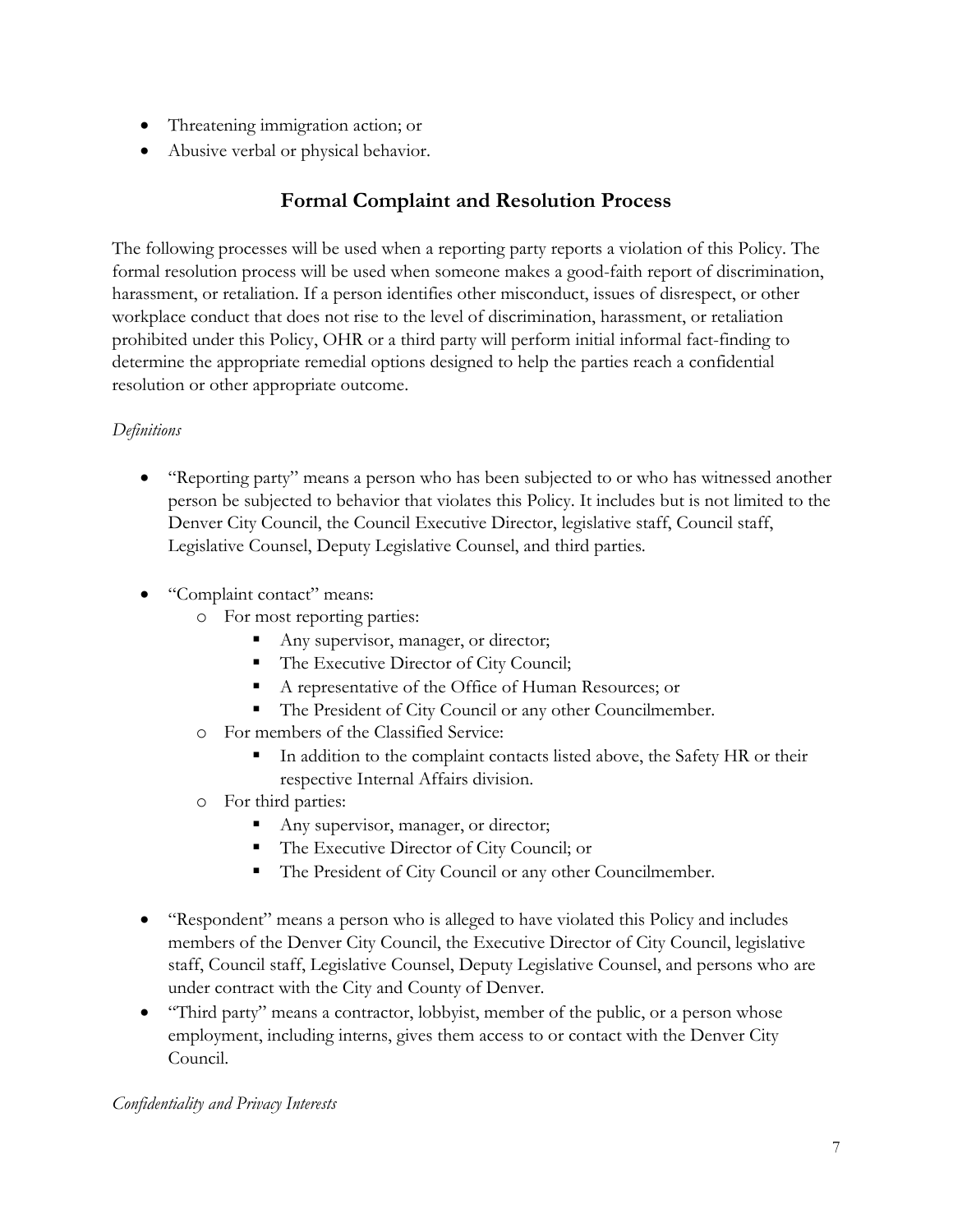An essential duty of the Denver City Council is to be accountable to the public it serves. Residents deserve to have access to some information about complaints and complaint trends, but this must be balanced with the needs of the parties to have a safe, fair, and impartial process with appropriate confidentiality. The complaint resolution process is a confidential process. Complaint contacts must ensure that reporting parties can communicate privately and confidentially with them in discussing their complaints. Complaints and information about the investigation must be kept confidential by all parties, witnesses, those who handle the complaints, and those who recommend discipline or remediation, to the fullest extent possible. The confidential investigation report or any records of complaints of sexual harassment, and any sexual harassment investigations shall not be disclosed pursuant to an open records request except in accordance with Colo.Rev.Stat. § 24-72-204.

### *Timeline for Investigation*

Every effort will be made to complete a prompt investigation in 45 days. For any investigation that exceeds 45 days, OHR will provide regular updates concerning the progress of the investigation to both the complainant and the responding parties.

### *Annual Reporting and Review*

OHR will publicly report, on an annual basis, the total number of complaints under the Policy, and the resolution of each complaint, appropriately redacted to protect the confidential personnel decisions and party identities. OHR will maintain a publicly available list of Councilmembers who have attended mandatory and voluntary trainings.

# **Complaints Against a Member of the Denver City Council**

#### *Reporting*

The Denver City Council encourages any person who is the subject of or witness to a violation of this Policy by a Denver City Councilmember to immediately bring the violation to the attention of the Denver City Council, via the complaint contacts listed above, so it may take proper steps to investigate and address the issue. Prompt reporting helps ensure that the witness recollection and other evidence do not deteriorate over time. The report should contain all facts available to the Reporting party regarding the alleged Policy violation.

The reporting party is encouraged to take the following actions:

- If the reporting party is comfortable addressing the issue directly with the respondent, the reporting party may explain to the respondent that the behavior is offensive to the reporting party, and request that such behavior be discontinued.
- If the behavior reoccurs, the reporting party must immediately report the behavior to a complaint contact listed above.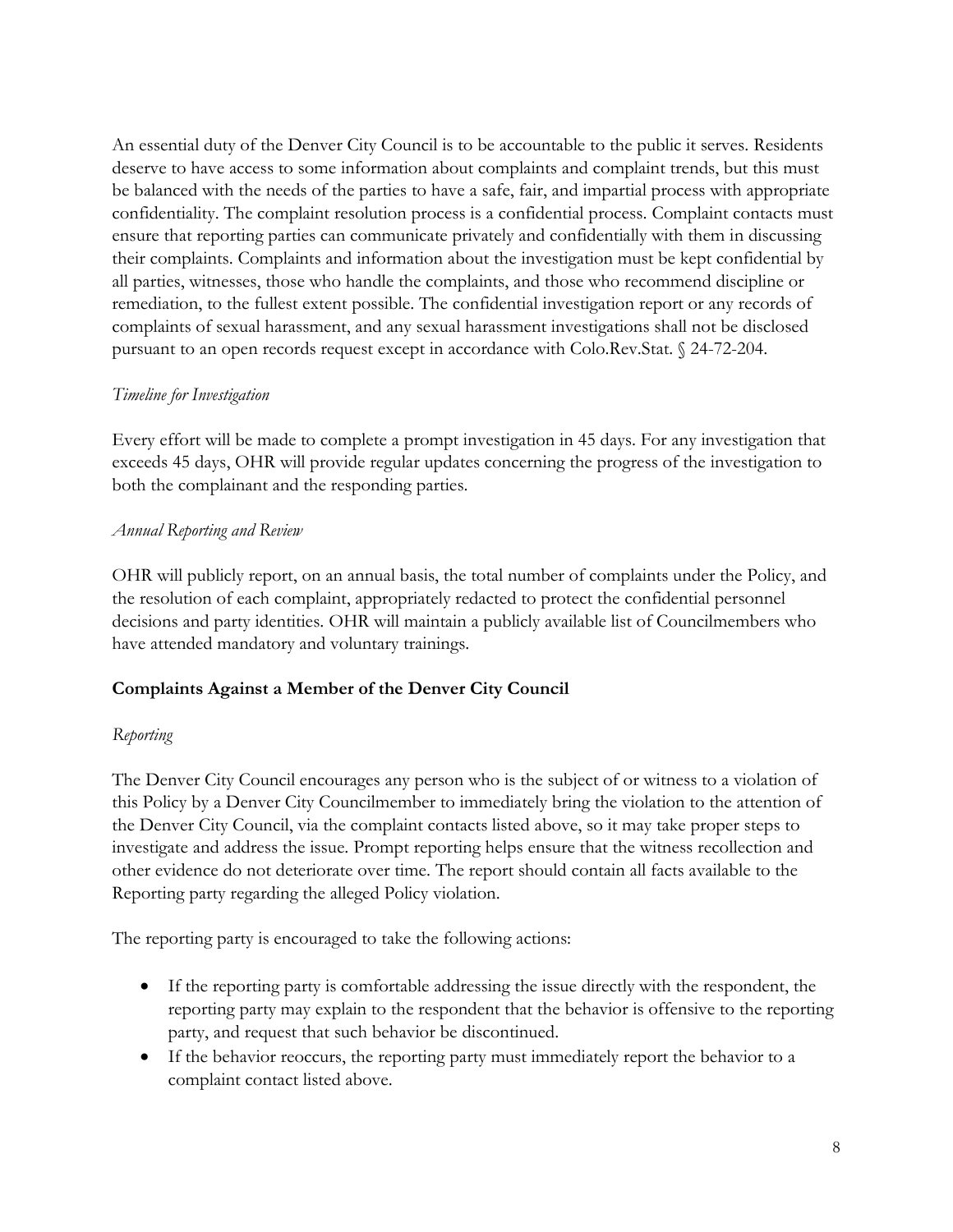If the reporting party is not comfortable addressing the issue directly with the respondent, the reporting party should immediately report the offensive behavior to a complaint contact listed above.

### *Action by Complaint contact*

A complaint contact who receives a report from a reporting party must document the date, time, whether the complaint was in person or by phone, and nature of the conversation, as well as any steps taken. The complaint contact must transmit complaints that fall under the Policy to the Executive Director of OHR.

### *Investigation*

OHR must promptly refer a complaint against a Councilmember that warrants investigation to a third-party investigator retained by OHR in consultation with the City Attorney's Office. After the investigation, the investigator must prepare a confidential investigation report and transmit it to OHR.

### *Disciplinary and Remedial Action*

Upon completion of the investigation by a third-party investigator, OHR will inform the reporting party and the respondent of the pertinent findings. OHR will send the confidential investigative report to each member of the Denver City Council with a cover letter that contains recommendations on whether a violation of policy occurred and, if so, recommendations to remedy the harassment, discrimination, or retaliation. Upon receipt, the respondent must immediately endeavor to comply with OHR's recommendations. Any Councilmember at any time may initiate a motion for censure of a respondent Councilmember for an alleged violation of this policy.

### **Complaints Against a Denver City Council Staff Member**

### *Reporting*

The Denver City Council encourages any person who is the subject of or witness to a violation of this Policy by a Denver City Council staff member to bring the violation to the attention of the Denver City Council immediately so it may take proper steps to investigate and address the issue. The report should contain all facts available to the reporting party regarding the alleged Policy violation.

The reporting party is encouraged to take the following actions:

 If the reporting party is comfortable addressing the issue directly with the respondent, the party may explain to the respondent that the behavior is offensive to the reporting party, and request that such behavior be discontinued.